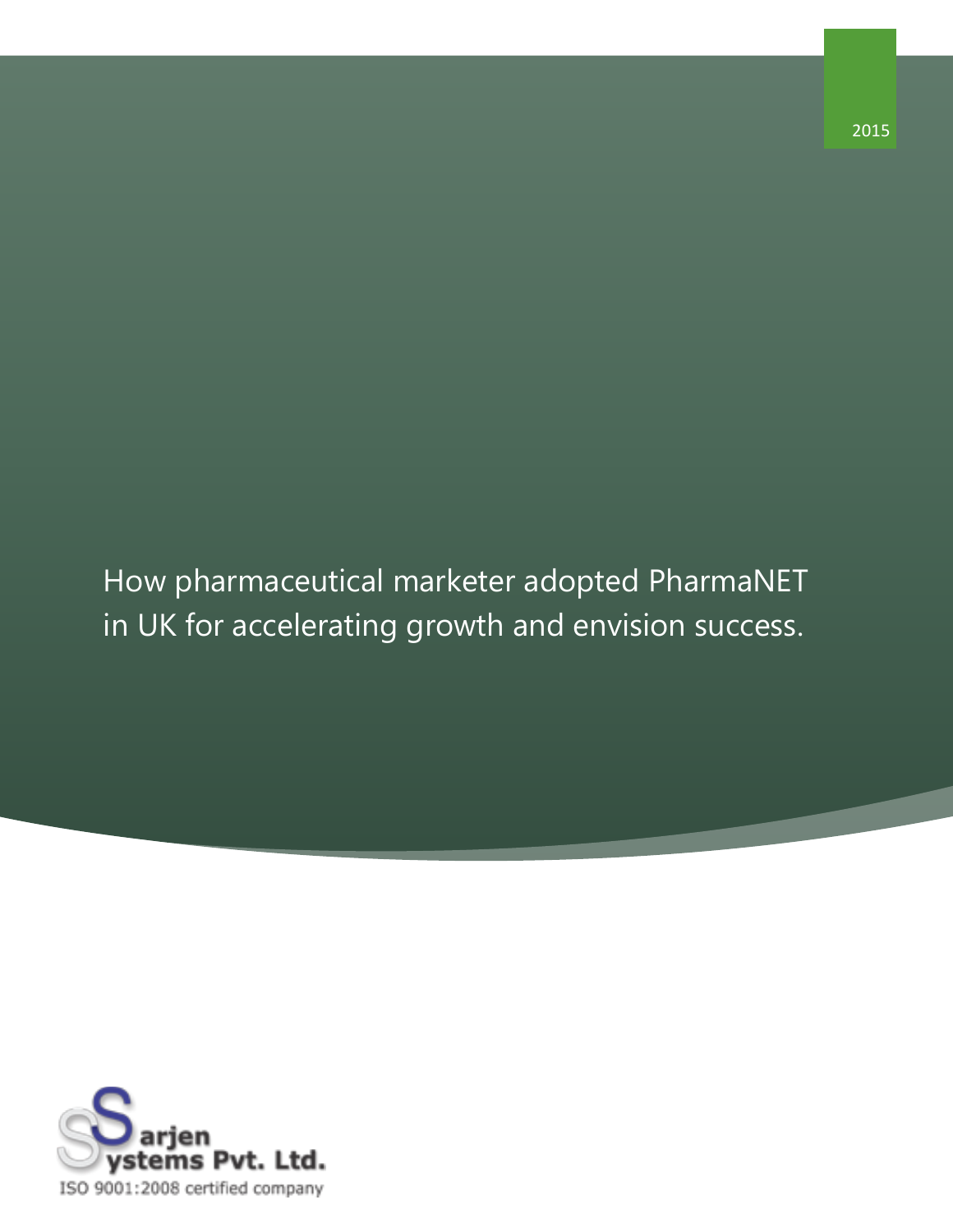

## Client introduction

The client is the offshore marketing arm of large pharmaceutical manufacture and exporter, engaged in all the licensing related activities and pharmaceutical product trading in the regulatory markets of Asia-Pacific, Australia, Europe & America.

## Business challenges

It has ambitious expansion plans of establishing an extensive marketing and distribution network across the world. They realized that, their current legacy software system, and financial software will not suffice in the long run. They already had a lot of issues / concerns with their legacy system which was inadequate to support their complete business needs.

## Major concern areas

- Poor inventory control which leads to increase inventory overheads
- Legacy order management system which consumed lot of time and human efforts
- Inaccurate forecasting resulted into huge wastages
- Unable to trace the areas which need improvement
- Ineffective marketing strategies due to the unavailability of secondary sales data
- Inadequate access controls enabling unauthorized access to data

Implement Manage Grow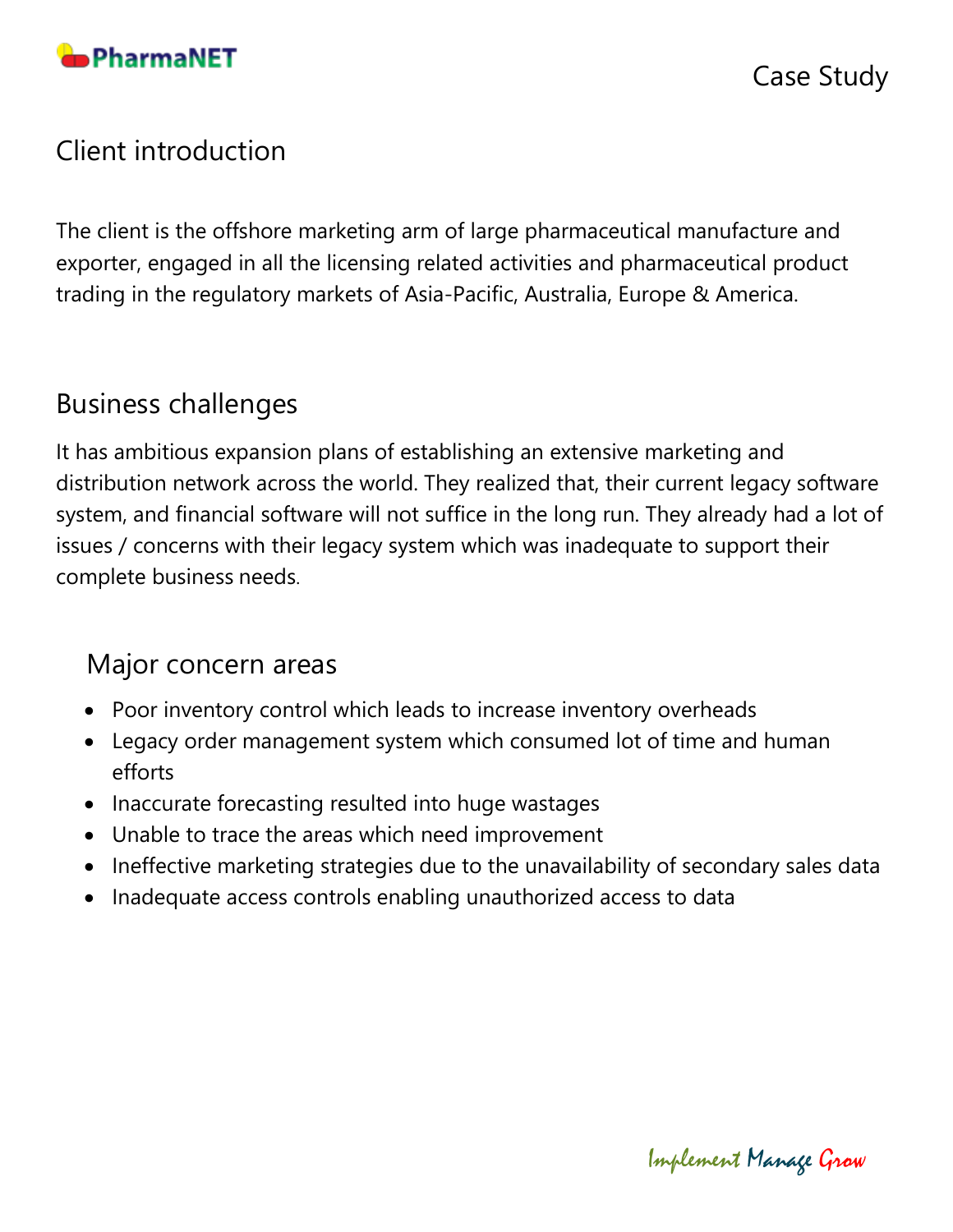

# Supply chain flow of UK



Let us help you to choose the best solution

## 1. Electronic order management system.

- Lower order to cash processing cost
- Improved cash flow
- Reduced stored paper data by electronic archiving
- Lower working capital requirements
- Better Customer servicing and reporting
- Reduce staffing need for order and process management



## Outcome

Ability to process 100 orders in 15 minutes .Inbound and outbound order processing through EDI saved estimated 6 hours a day, or \$ 30000 annually.

Implement Manage Grow

#### **Order to Cash Lifecycle**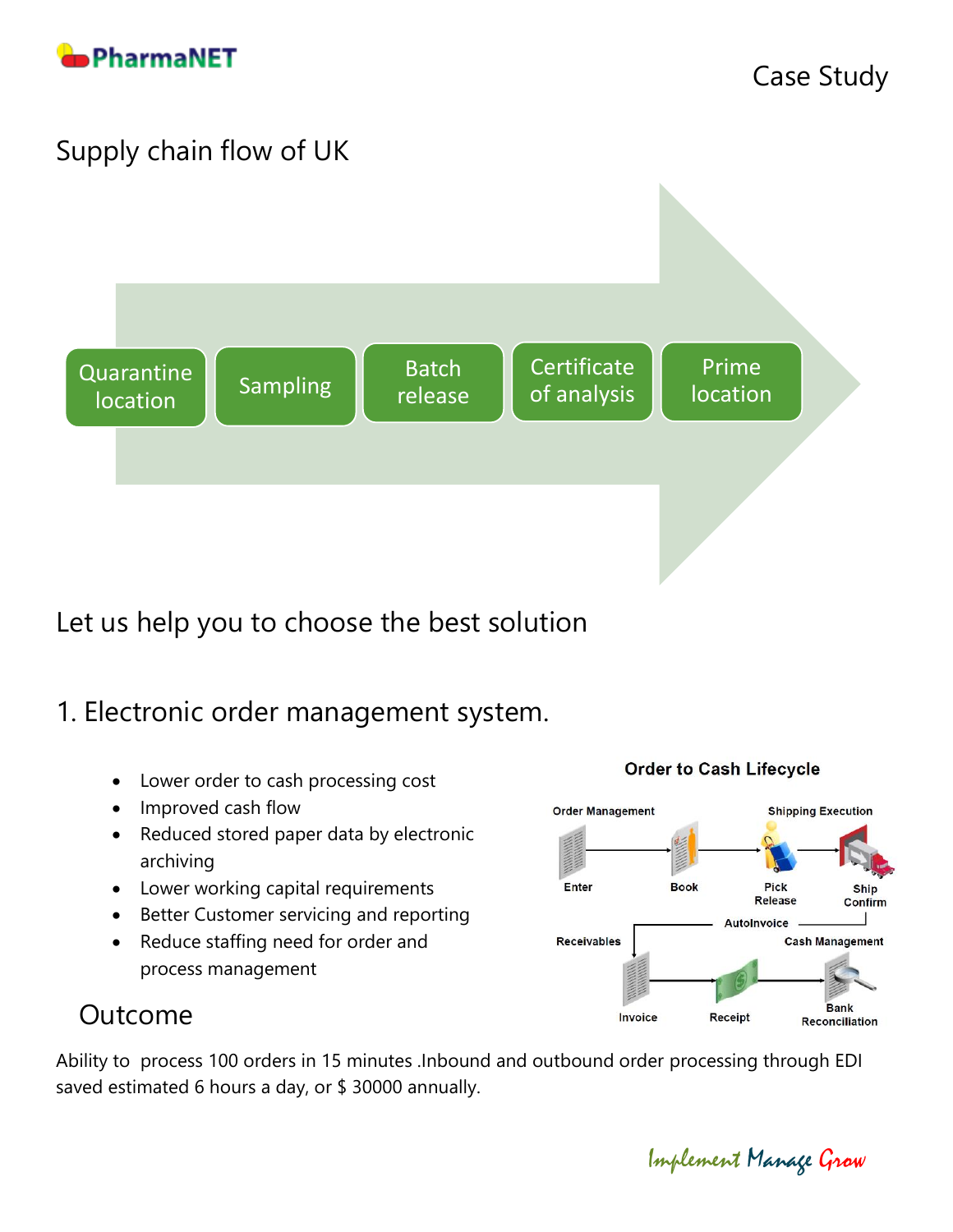

## 2. Warehouse management system

The deployment of PharmaNET helped them to manage a huge warehouse with a vast amount of pallets with hundreds of boxes each with dozens of small drug packs, several prices, several dates, and several locations and increased labor productivity and minimized errors with lot of other benefits:

- Share inventory information throughout the supply chain providing complete visibility to all users into all aspects
- Integrate security processes like barcode, RFID and other methods of tracking technology
- Validation to ensure that expired products never ship out by automatically placing the items on hold
- Functionality allowing it to define customer-specific rules for permitting or prohibiting lot mixing in storage locations

# 3. Demand Planning

- Reduction in wastages
- Just in time delivery
- Improved production efficiency.

*DEMAND* 

Outcome

Estimated profit rose by 15.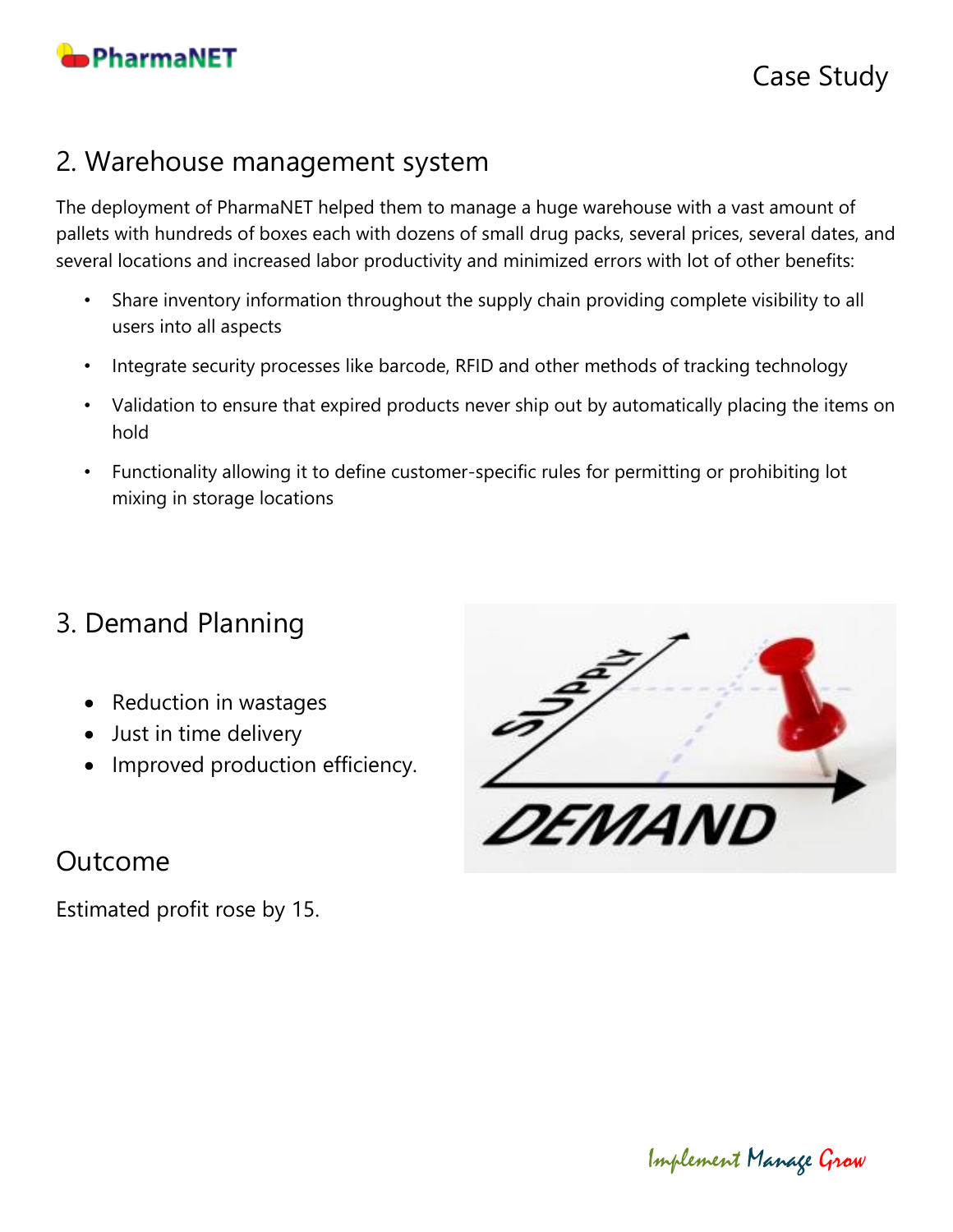

## 4. Variance analysis

Variance between standard vs actual which helped the management to identify the possible reasons for variance and person responsible at different levels.

#### Use of variance analysis in Business • Budget vs. Actual Costs 140,000 120,000 100,000 80,000 budgeted cost 60,000 actual cost 40,000 20,000  $\circ$

2012

Out Come: Effective strategic decisions taken for improvement.

### 5. Sales management

2011

- Better planning for revenue growth
- Identify training needs and implement relevant action
- Inefficient practices are eliminated
- Easy to access place
- Invoicing and quoting is more streamlined
- Customer details are stored in an easy to access place
- Invoicing and quoting is more streamlined

## Outcome

Estimated 25 % rise in Sales

Implement Manage Grow